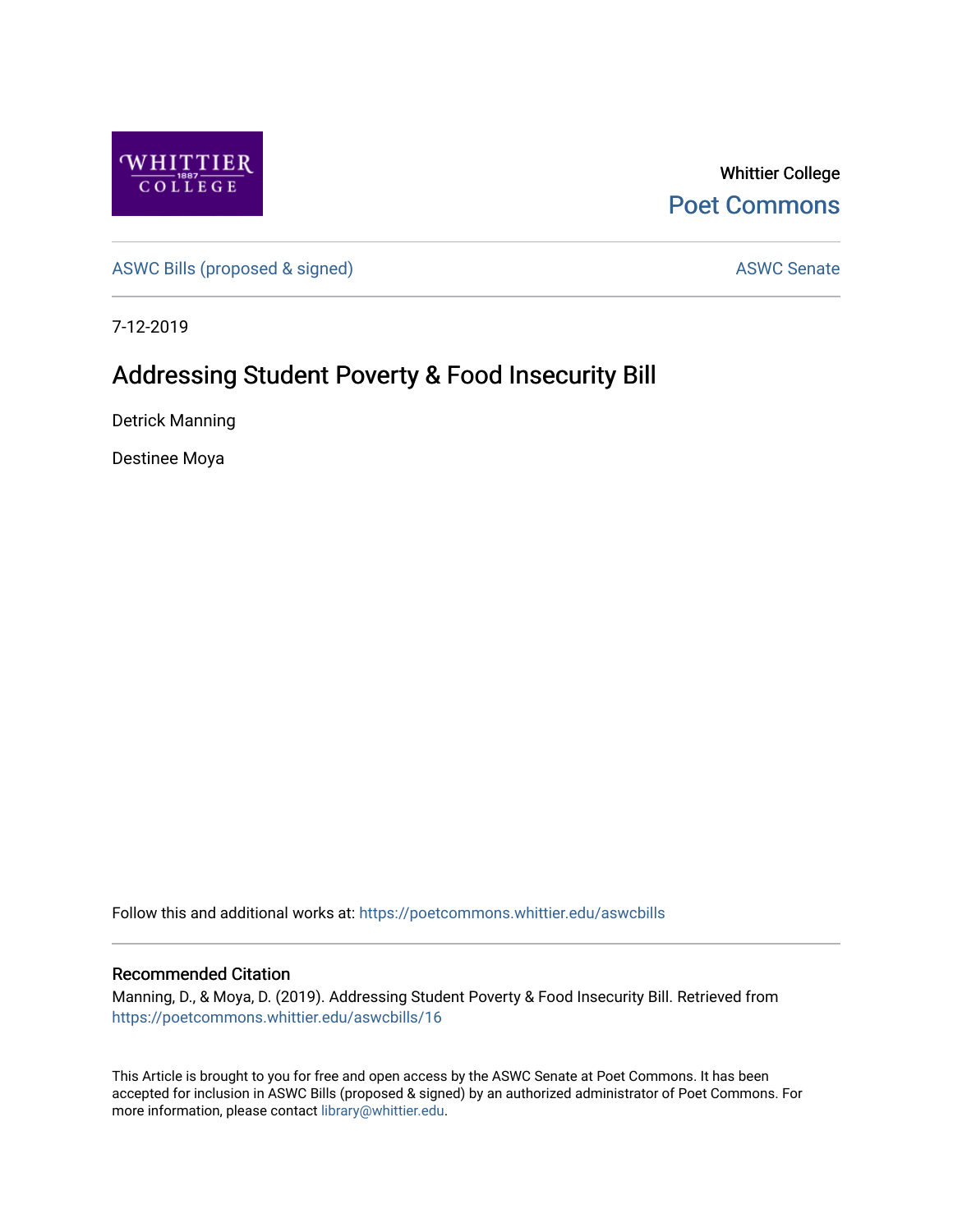

Addressing Student Poverty & Food Insecurity Bill

Authors: Pres. D. Manning & Sec. D. Moya Advocacy Committee Session: CCXX OF THE ASWC SENATE BILL  $I - 2019$ 

WHEREAS food insecurity, homelessness, and poverty are among some of the most pressing issues facing students on College and University campuses across the nation;

WHEREAS Whittier College has searched for and identified a need for student poverty prevention initiatives on our campus;

WHEREAS Whittier College students, faculty and staff have taken independent initiatives to address these issues on our campus through ad hoc committees and independent research;

WHEREAS no student should have to worry about inadequate food or shelter while also pursuing higher education;

LET IT BE RESOLVED that 10% of the ASWC Senate's Reserve Account shall be allocated to the Whittier College "Emergency Funding" overseen by The Economic Crisis Committee (ECC) at the beginning of every semester;

LET IT BE FURTHER RESOLVED that should a situation occur where the ASWC Senate Reserve Account stands at less than \$5000 at the beginning of the semester, a minimum of \$500 shall be allocated, first from the Reserve, and then from the ASWC Operational Account should it be needed;

LET IT BE FURTHER RESOLVED that the amount allocated from the ASWC Senate Reserve Account per semester shall never exceed \$9000;

LET IT BE FURTHER RESOLVED that representative(s) from the ECC shall report to the ASWC Senate at the end of each semester what these allocated funds were used for as well as any remaining balance;

BE IT FINALLY RESOLVED that a copy of this Bill, which submits the request of the students to provide more support and guidance to students experiencing financial hardship that impacts their academic success at Whittier College, be sent to the following: